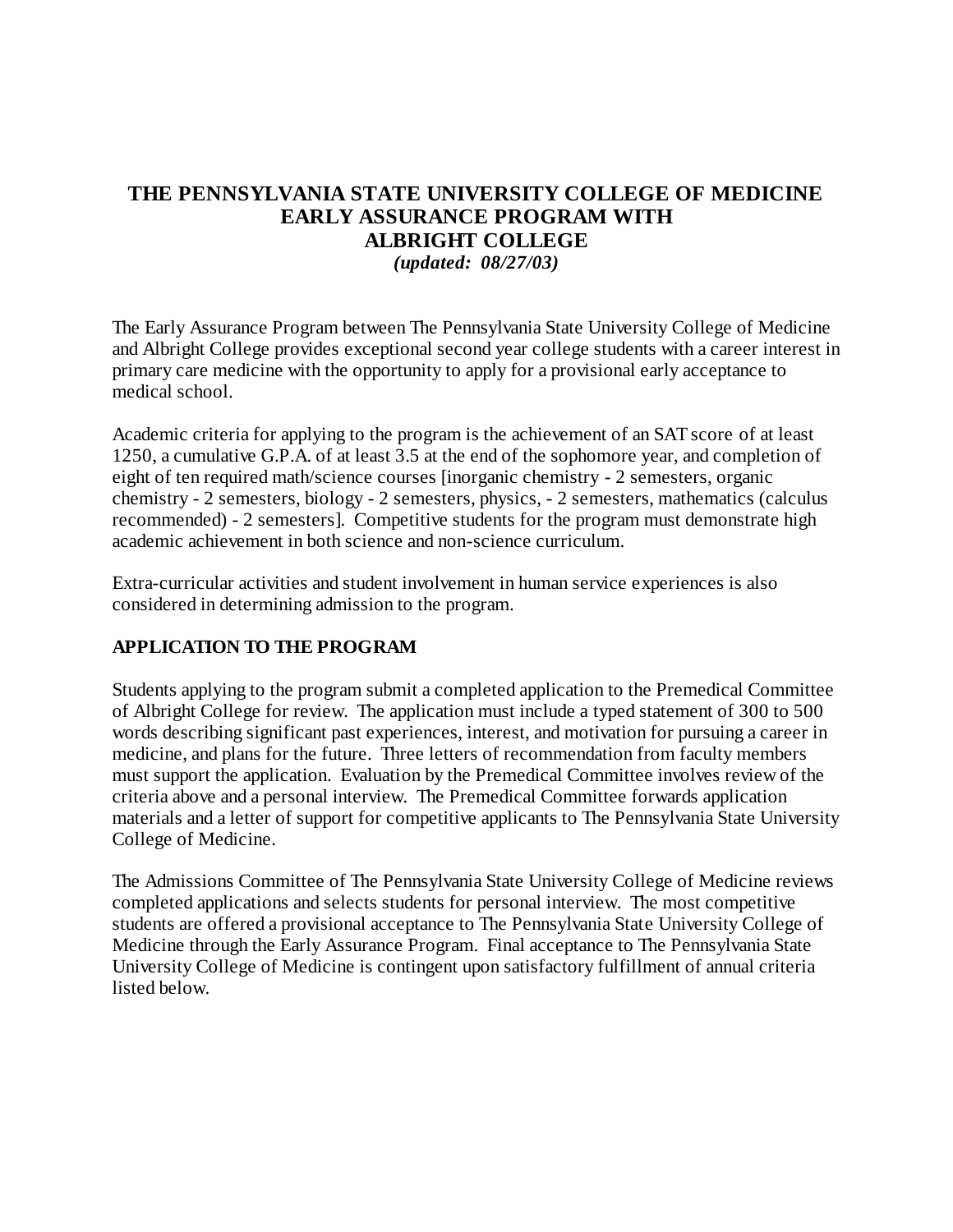## **CRITERIA FOR CONTINUED PARTICIPATION IN THE PROGRAM**

Following acceptance of the provisional offer for admission to The Pennsylvania State University College of Medicine, the applicant must maintain a cumulative G.P.A. of 3.5 and complete all remaining requirements for the undergraduate degree. In consultation with the Premedical Advisor, students are encouraged to select a broad-based curriculum and participate in a wide variety of extra-curricular programs including volunteer activities for the remainder of their college career. The premedical committee is encouraged to assist students in identifying experiences with local hospitals, clinics, or community physicians.

The Premedical Committee of Albright College follows each student admitted to the Program and submits an annual progress report to The Pennsylvania State University College of Medicine.

Students admitted to the program must take the Medical School Admissions Test (MCAT) during the spring semester of their junior year. During registration for the examination, the student must indicate the release of scores to The Pennsylvania State University College of Medicine, but also must report their score results to the College of Medicine as soon as they are available. Completion of the examination is a formal requirement for admission to The Pennsylvania State University College of Medicine. Although a specific score is not required, students are expected to perform at or above the mean score in each section when compared with the previous College of Medicine entering class. Students having one or more scores below this level receive individualized counseling from the Premedical Advisor (in discussion with The Pennsylvania State University College of Medicine) as to additional courses or other academic work that would be beneficial during the final year of college.

## **FORMAL ACCEPTANCE TO THE PENNSYLVANIA STATE UNIVERSITY COLLEGE OF MEDICINE**

Formal acceptance to The Pennsylvania State University College of Medicine is contingent upon fulfillment of annual criteria listed above, successful completion of academic requirements for the undergraduate degree, continued demonstration of personal integrity, and submission of a final transcript.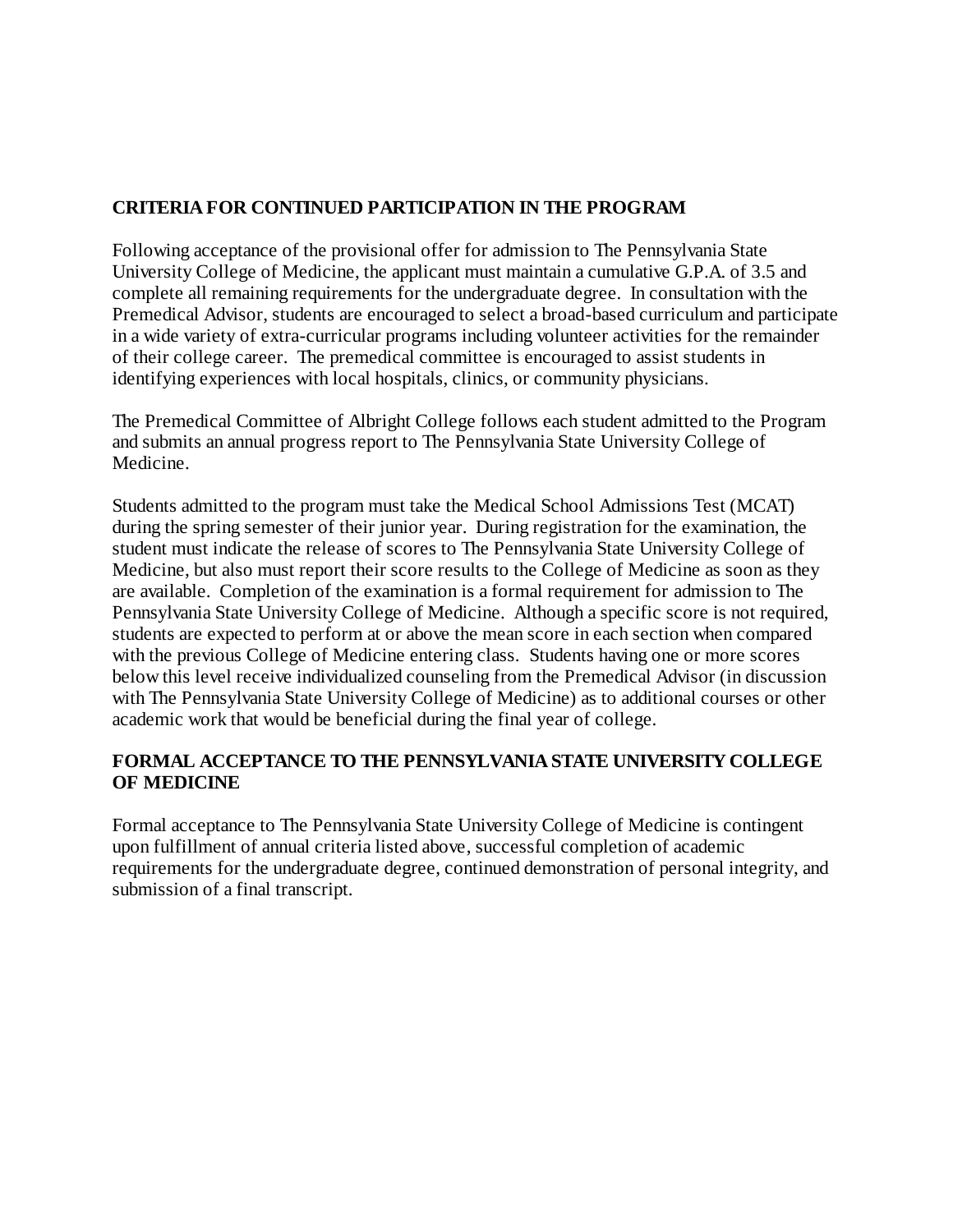#### **RECOMMENDED PROCEDURE**

- 1. The Premedical Committee identifies and informs eligible students of the program following the end of their third semester.
- 2. The Premedical Committee reviews the program with interested students and assists with the application process including identifying three faculty members for letters of recommendation.
- 3. The Premedical Committee reviews the completed application in May or June following the sophomore year. It must include a transcript with fourth semester grades and three faculty letters of recommendation.
- 4. The Premedical Committee prepares a summary letter similar to those prepared for traditional students who apply to medical school. This letter is included with all application materials and forwarded to The Pennsylvania State University College of Medicine.
- 5. The Admissions Committee of The Pennsylvania State University College of Medicine reviews the application. Selected candidates are invited for interview during the summer following the second year.
- 6. A decision is made and written notification sent to the applicant and the chair of the Premedical Committee within 4 - 6 weeks of the interview.
- 7. The Premedical Committee tracks each student admitted to the program and submits an annual report to The Pennsylvania State University College of Medicine by the end of each June following the school year. The report should indicate yearly progress in the program including scholastic achievement, non-academic and volunteer activities, personal growth, and continued dedication to a career in medicine. An official transcript must accompany the report.
- 8. The Premedical Advisor assists students with the application process for the MCAT examination during the spring semester of the junior year. Examination results are forwarded to The Pennsylvania State University College of Medicine and the Premedical Advisor as soon as they become available.
- 9. During the junior year, the student completes an online AMCAS (American Medical College Application Service) application, indicating the Pennsylvania State University College of Medicine as the school to which they are applying. The information collected on this form is for statistical purposes only.
- 10. Students meet with the Assistant Dean for Admissions of The Pennsylvania State University College of Medicine during the fall semester of the fourth year to review progress in the program.